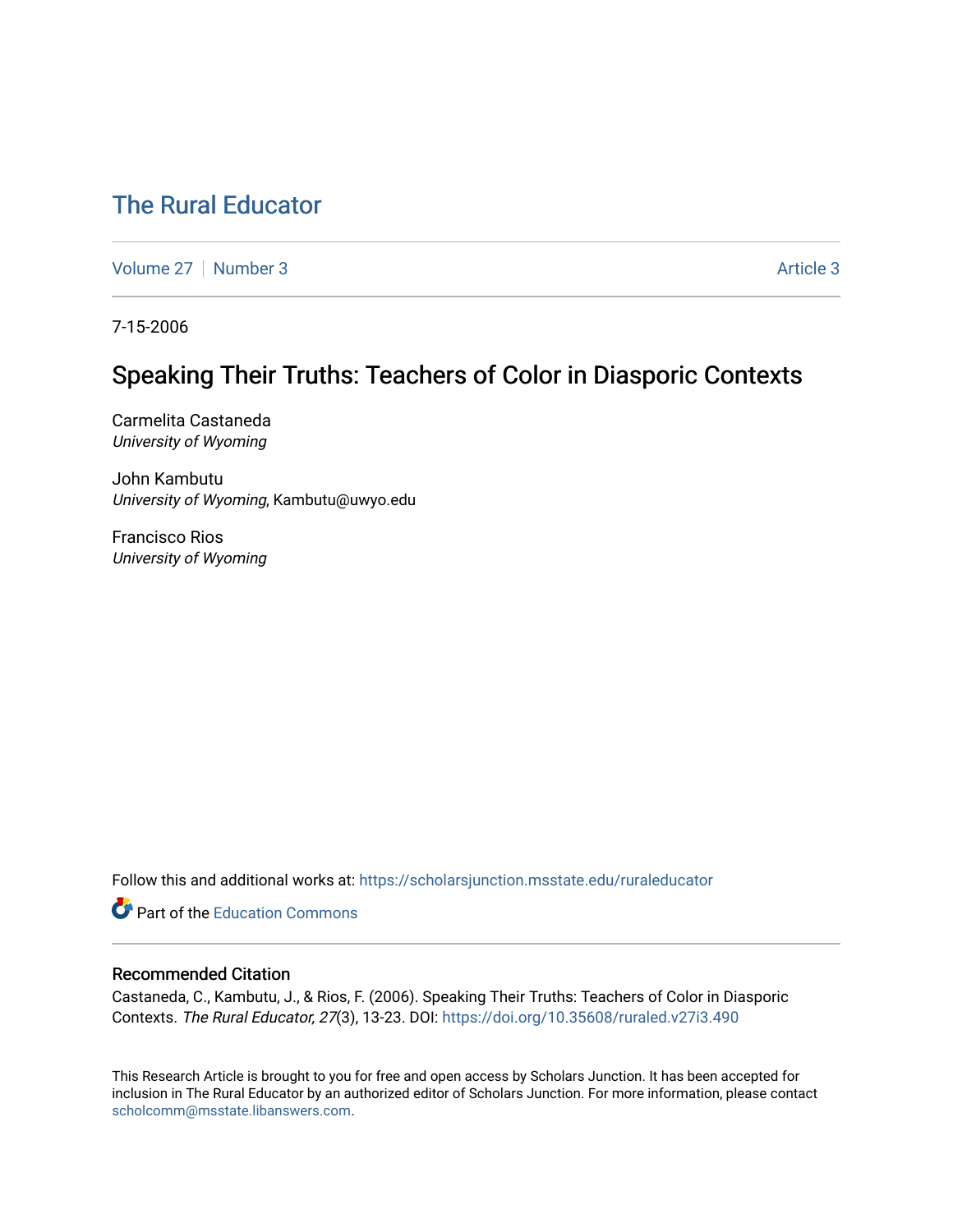# **Speaking Their Truths: Teachers of Color in Diasporic Contexts**

**Carmelita Castaneda** 

*University of Wyoming* 

### **John Kambutu**

*University of Wyoming* 

#### **Francisco Rios**

*University of Wyoming*

### **Introduction**

In the year 2000, the Rural School and Community Trust reported that 17 percent of all rural residents were minorities and 24 percent were school-age children. The federal mandate, No Child Left Behind Act, advocates for quality teachers in order to reform and improve education across the United States. The authors believe that the quality teaching advocated in this mandate reaches beyond classroom practices. It includes the representation of teachers across varying social identities in our communities' elementary and secondary schools. Pertinent evidence suggests that the presence of teachers of color not only provides students of color with role models but also increases the academic success of students of color (Dilworth, 1990; Dee, 2001). In addition, educators of color are more able to use culturally responsive communication (Dilworth, 1990) and are more likely to employ teaching practices and curricula (Ladson-Billings, 1993) that are compatible with diverse student populations. Thus, teachers of color are essential to reforming education for diverse student populations in rural, historically monocultural communities. Moreover, an education that is culturally responsive and that promotes practices and curricula that are compatible with diverse students will broaden *all* students' horizons through promoting critical thinking (especially seeing things from multiple perspectives) and through fostering an understanding of our nation's multicultural reality. Meier, Winkle, and Polinard (1999) cite academic increases for White students when they had teachers of color.

Although the overall student population in Wyoming is decreasing, the number of the state's students of color is rising. As an indication of the influx of students of color into the state's communities, the Teton County School District in Wyoming had 50 students enrolled in English as a Second Language (ESL) classes five years ago and 250 students in 2004. It is often teachers of color who are most likely to work with these new students in ways that ease their transition to English-language schooling. Another way that teachers of color constructively intervene to diffuse intercultural tension in rural educational settings is in serving as ethnic mediators who can identify the

communication and behavioral differences of particular underrepresented students' communities (Irvine, 1989). Moreover, teachers of color may raise the level of multicultural awareness and lessen discriminatory practices at all three levels—student, educator, administrative—of the rural school system (Meier, Steward, & England, 1989).

These and other benefits that have been the subject of documented research offer compelling reasons for a diverse teaching workforce in rural schools. The challenges to teachers of color, however, are especially daunting in rural communities. They include professional and social isolation, lack of discussion in professional contexts about diversity, and the absence of adequate mentoring. Such generalizations as these may belie the complexity of schooling. Cortes (1992) reminds us of the essential role of discovering the specific barriers in specific contexts. How, and whether, these and other barriers play themselves out in rural contexts is a worthy question to pursue.

Educators of color experience many specific and unique challenges in the teaching profession (for a comprehensive review, see Quiocho & Rios, 2000). Rural educators often experience struggles that are drastically different from those of more urban or even suburban educators, given the isolating nature of rural communities. Two suppositions follow the former statements to a certainty. First, teachers of color are less likely to teach in rural schools, schools that we term *diasporic* contexts. Second, the ratio of teachers of color to students of color in such rural, mostly monocultural areas falls dramatically short of the ratios of white teachers to white students.

A call to action follows explication of those two certainties. It is imperative to query teachers of color who opt for (or find themselves in) such diasporic settings, far from their communities of origin, to understand how they make sense of their experiences. Inquiry into the challenges, sustaining features, and needs of these teachers is critical to developing strategies and structures that attract teachers of color away from their cultural bases and support them in cultivating longevity in those rural schools and communities. Our search for this information led to identifying, observing teaching practices of, and conducting a weekend focus group with a sampling of teachers of color working in middle and secondary education in Wyoming.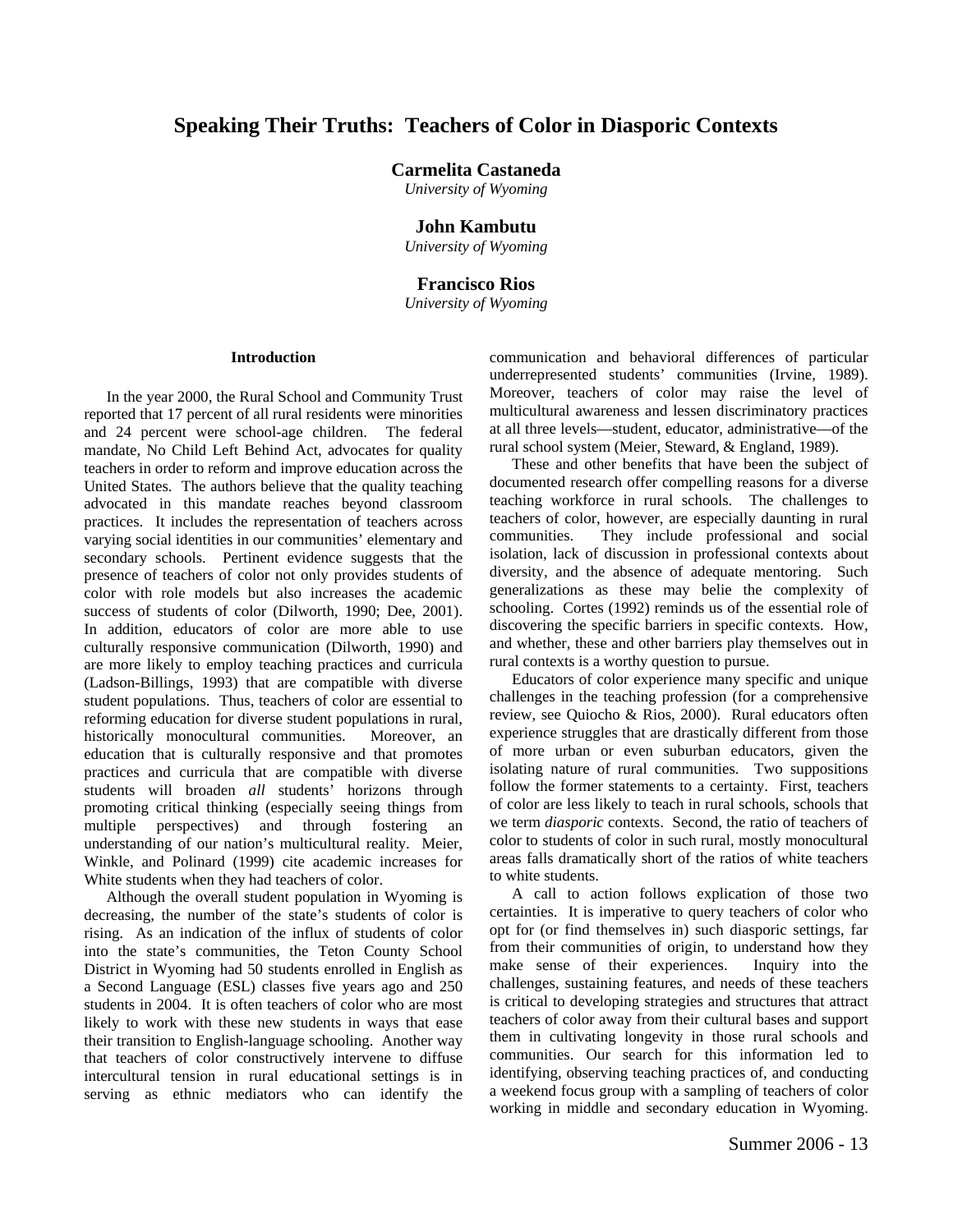The data we sought from these participants emanated from the following overarching question: How do teachers of color in isolated, relatively rural contexts make sense of their teaching experiences as marginalized people in their profession? From this main research question we drew the following derivational questions:

- What challenges do teachers of color experience as marginalized persons in the teaching profession?
- What sustains these teachers of color (facilitative factors) in these diasporic contexts?
- What professional support do they need to proceed and succeed as educators of color in these isolating, rural settings?

#### **Definitions**

The three authors of this study are referred to through the rest of the article as the researchers. The terms *people of color* and *teachers of color* refer to persons and teachers who self-identify as coming from African, Latina/o, Asian, and/or Native American heritage. Of particular importance are definitions of the terms *diaspora* and *rural* as applied in this article.

In the twentieth century, the academic field of diaspora studies came into being "to study dispersed ethnic<br>populations ... often termed *diasporic peoples*" populations … often termed *diasporic peoples*" (Wikipedia/Diaspora Studies, 2005, Para. 1). Diasporic studies encompasses myriad peoples displaced from their lands of origin who number among them the scattered peoples of Jewish, Irish, African, Indian, Afghan, Armenian, and Latin heritage, to name a few (Wikipedia, 2005, Para. 5). The definition of diaspora applied in this article most closely aligns with that of Robin Cohen. Cohen introduces a voluntaristic element to the dispersal from the homeland that may happen "in search of work, in pursuit of trade, or to further colonial ambitions" (2005**,** 22). This article presents the teacher of color employed and living in a predominantly White community as living a diasporic experience, removed--not by force, but by choice--from her/his ethnic community of origin.

In much the same way that the term *diasporic*  illuminates a social construct in relation to a person's cultural identity and experience, the term *rural* in this article refers to a "social construct which remains with rural people throughout their lives" (Atkin, 2003, p. 6). Atkin defines rurality by size (small), remoteness (yet relatively safe), and shared land-based values (p. 2). According to the state report entitled "Why Rural Matters 2003," Wyoming is the sixteenth most rural state in the United States, with 34.9% of its inhabitants "living in places with 2,500 or fewer" people (p. 77). Over a third of Wyoming inhabitants live in rural communities, yet "nearly half of the state's public schools (48.5%) are in rural areas" (Westra, 2003, Para. 2). Of its educational system, the state report reveals that "small

schools, small classes, lots of computer use, and strong parental support for teachers are characteristic of rural education in Wyoming" (Beeson, and Strange, 2003, p. 74). Both Wyoming and its educational system meet the statistical burden of being considered heavily rural in nature.

Additional investigation into its definition locates rurality as a culture of place. Morrison defines rural schools as learning institutions that "reflect a sense of the community, have close ties with families, children often attend same school as parents and grandparents, cover hundreds of square miles, and expect teachers to adhere to community standards and participate in community affairs and activities" (1997, p. 110-11). Atkin writes that the "key characteristic of rurality—or rather its influence in human capital development—is the notion of shared social space" (2003, p. 4). To the traits named earlier, Atkin therefore adds three more that he locates as inherent in the nature of rural people, that is, their "strong community feeling," "conservative and traditional values," and "slower, less pressuri[z]ed way of life" (p. 3-4). In the present article, the statistical and cultural notions of rurality of place fuse into a sense of rural as both a setting and an identity. While Wyoming is the specific location of this research study, we believe it is typical of the rural experience of teachers of color in many other states and communities.

#### **Research Methodology**

This research project developed in three phases. Phase 1 focused on identifying teachers of color (all except teachers of White European descent) from rural school districts across Wyoming. Potential invitees would have a strong sense of their racial-ethnic identity, be amenable to face-toface interviews and classroom observation at their schools, and participate in a weekend discussion group. To access potential participants, the researchers contacted 48 superintendents representing every school district in the state and asked each superintendent to identify teachers of color within his or her district. To those whose names were received, the researchers sent an interest-in-volunteering form describing the research and requesting their participation. A questionnaire asking the teachers for information regarding their racial-ethnic identity and the implications these social group memberships had on their personal lives and professional practices was also mailed to them. Data collected were critical in assessing how important their racial-ethnic identity was in their professional contexts.

In gauging eligibility for participation, the researchers selected those for whom their racial and ethnic identities were important elements in their work. From the returned questionnaires/consents, the researchers invited eight teachers to participate in the study. These eight teachers proceeded to the second phase of this research, which involved initial interviews, observation of them while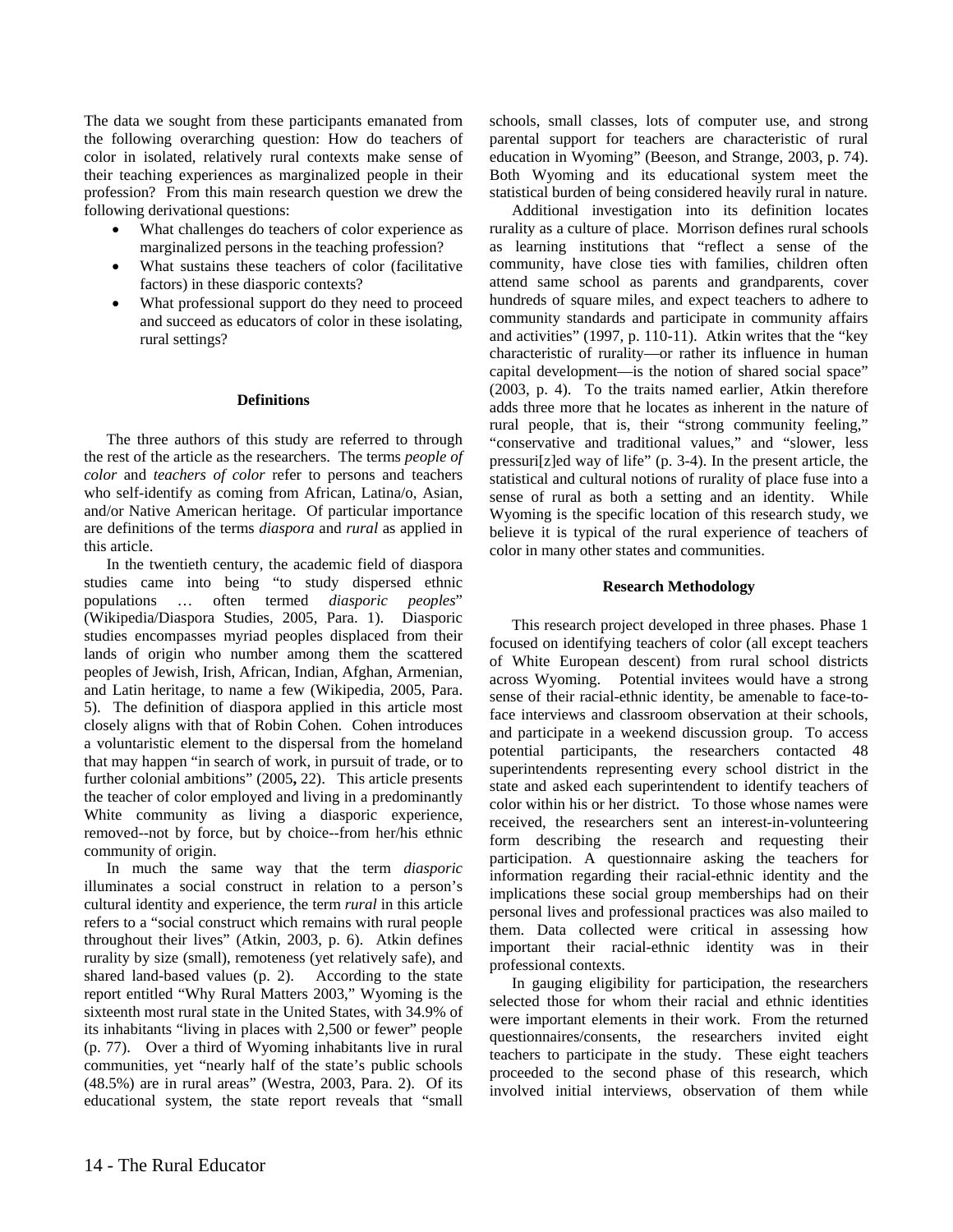teaching a lesson, and a post-lesson discussion, followed by an invitation to the focus-group weekend.

Phase 3 offered the first opportunity for the researchers and participants to gather as a group. This group conversation took place at a central location in Wyoming and at the expense of the researchers. It is important to note here that only six participants were able to attend this third phase. The gathering began with dinner on a Friday evening, during which introductions and initial conversations took place. On Saturday, the researchers and participants met over a period of eight hours in recorded sessions during which focus-group activities included formal group interviews, informal sharing, answering questionnaires, and responding to each others' thoughts and reactions. Only data from phase 1(questionnaire) and phase 3 (weekend focus-group discussions) have been analyzed and are presented in this article**.** 

Qualitative data analysis followed an emergent, grounded research approach (Strauss and Corbin, 1998). Looking at the data, the researchers asked themselves, "What is in this material?" The researchers began to look at the data with initial theoretical assertions anchored to the data. The themes that emerged were juxtaposed and melded to develop more robust, appropriate categories that allowed them to aggregate coded data and formulate hybrid theoretical assertions. Throughout, the researchers collaborated to help define and understand these themes and theories.

#### **Participants**

The overall sample for this study numbered eight educators of color teaching in public schools throughout the state of Wyoming. Of that number, only six participants were able to attend the weekend focus-group sessions, and it is these six participants who are the research subjects of this paper (see Appendix A). The demographic breakdown of the six focus-group participants, all middle or secondary educators, included four females and two males, three of whom self-identified as Latina/o, two as Black, and one as Asian (see Appendix A for further demographics and the use of pseudonyms throughout this article).Their areas of concentration varied broadly. Two participants taught English, one taught Social Studies, one Spanish, one Mathematics, and one a combination of Agriculture, Horticulture, Education, and Biochemistry. They all achieved post secondary education degrees, four earning Master of Science or Arts degrees and two Bachelor of Science or Arts degrees. Of their own origins, over half of the participants stated that they had grown up in towns of fewer than 100,000 residents, whereas the rest had grown up in more urban areas of 100,000 people or more (see Appendix A).

#### *Becoming Teachers*

In the course of responding to the myriad of the researchers' questions, the participants offered perceptions of why they had become teachers and why they believe people of color should become teachers. Paramount in their responses were the following four aspects: influence from family and teachers, natural abilities and early teaching experiences, the desire to impact students' lives, and the benefits of exposing students to teachers from diverse cultures. The participants convey their thoughts on each of these aspects with articulate conviction.

#### *Influence from family and teachers*

The majority of the group claimed influence to pursue teaching while they were growing up from family members and teachers. For Carolina and Victor, attending college was a strong priority, but their entrance into higher education was prompted by different motivations. Carolina recalled that "education was something that was highly encouraged in my family from the time we were very small children. College was an absolute. It was mandatory." As for teaching, Carolina felt that her "journey into teaching was a natural one. My mother and father were both educators…. I simply followed my parents' footsteps." Wiseman, Knight and Cooner (2002) reported that following a parent into teaching is the primary motivating factor for as many as one in five preservice teachers. Victor, on the other hand, was the first member of his family to graduate high school. Having surveyed available options, Victor acknowledged that "just growing up in my neighborhood, I knew that I [could] not live the same way that my Mom did, and some of my neighbors did. So I knew college was the way for me to get out of the poor areas."

The effect of influential teachers on students' career choices has been pursued by Nieto in *What Keeps Teachers Going?* wherein she writes of a teacher acknowledging that her "resolve to someday become a teacher was strengthened by [her] experience with teachers" (2003, p. 28). This theme also was in strong evidence among the participants of this study. Les spoke about joining "the teaching ranks probably because when I was in high school I had a couple of good teachers [who] influenced me." In addition to having an uncle and a brother who were teachers, Helena recalled having had inspiring teachers during her own schooling. She sees all career possibilities as emanating from teaching. Helena commented that "the one thing that stuck in my mind was, if there were no teachers, there would be no professions." Sabrina rounded out the quartet (Carolina, Les, Helena, and Sabrina) of participants who grew up in families of educators, stating that she had "an educational background only by accident. As it happens, my mother was a third-grade teacher before I was born**,** but it had never occurred to me to be a teacher." Yet Sabrina did elect to become an educator. Ramanathan (2000) stated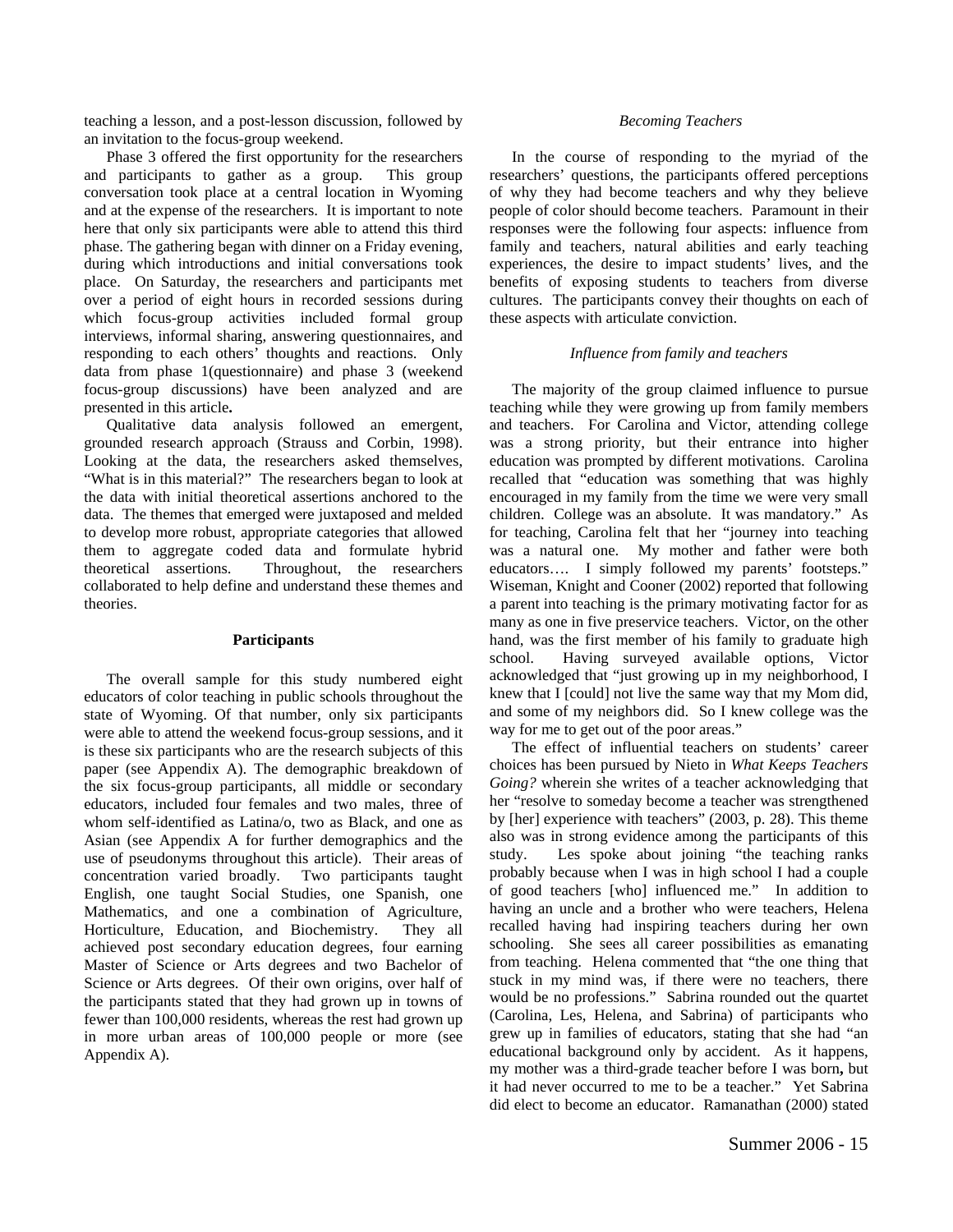that parental influence makes a difference, whether at a covert level or boldly advocated. For most of our participants, therefore, it was adults who had the kind of "profound impact on the career decisions of these teachers when considering their occupational options" that Gordon notes is of critical importance in answering why teachers choose teaching (2002, p. 6).

#### *Natural abilities and early teaching experiences*

Three participants touched on having evolved as teachers in a way that tapped natural aptitudes. Joslyn described that, as the eldest child in the family, she was

> …always put in a position of being an example. I was the experiment. I was always looking after and teaching my younger siblings. I really enjoyed seeing other human beings grow and experience and perhaps benefit from my influence.

Sabrina fondly told of her family's love of learning and "studying for the joy of studying." She recalled that, when she was asked to take the place of a teacher who had left, "there was no reason for not doing it. I can say that in college it wouldn't have occurred to me to take education credits because I accepted the idea of the kind of person who did it, and I didn't see myself as one of those people." Les, on the other hand, professed being drawn to teaching from the time he was a coach as a student. He recalled coaching baseball in a small town and liking "the interaction that I had with the players and the ability to teach them how to play. And so, after three years of engineering, I decided to switch my [college] major."

Although practical reasons enter the conversation when teachers are asked why they chose careers in education good hours, benefits, and pay and relative ease of entry and reentry—intangibles, such as making a "lasting contribution to society" and "love of teaching," are among the paramount reasons cited that teachers become and remain teachers (Wiseman, Knight & Cooner, 2002, p. 6; Lortie, 1975; Nieto, 2003; Ramanathan, 2000). Allusions to these intangible joys and rewards experienced in teaching recur through the foregoing comments by Joslyn, Sabrina, and Les.

#### *Impacting students' lives*

The third theme that arose had to do with the positive effect these teachers saw in the potential to have an impact on their students' lives. Les had gotten involved in architecture in high school, and his parents had envisioned a career for him as an engineer. But Les felt that in "being a teacher, I'd have a lot more impact. It was a lot better for me. I was a pretty good teacher. I could convey my message pretty well. So, that's how I got into teaching." Victor, who had looked to college as a way out of his poor neighborhood, revealed his goal to "come back and to reach out to the minority populations at the high school." Among the many thoughts implicit in his comment, Victor alludes to the imbalance in distribution of resources to school districts by which suburban schools receive a greater proportion of materials and support than their urban counterparts do (Nieto, 2003, 92). The educators of our study are no strangers to this phenomenon, and Victor sees that he can give back to his community a dedication that can enrich the learning environment for those growing up in a place he knows well.

This imbalance notwithstanding, Les and Victor are among the vast numbers of teachers who come to their profession with a committed desire to work with children and young people and to "make a difference in their lives" (Wiseman, Knight, & Cooner, 2002, p. 6; Su, 1996). In order to be good teachers, however, Nieto cautioned that teachers of color must confront their "identities and motivations" and imbue their teaching strategies with positive instruction and cleanse them of practices that may cause long-term injury to students. Teachers, she says, "need to reflect on how a word, a gesture, or an action might inspire or wound for life" (Nieto, 2003, p. 32).

### *Exposing students to teachers from diverse cultures*

Discussion turned to the reasons why these participants felt ethnic minorities should become teachers. A majority of the participants related strongly to seeing a highly profitable outcome from modeling other cultures for mainstream students. Su wrote of students of color who "are clearly committed to entering teaching as social change agents" (1996, p. 125). Les demonstrated how that notion works in the classroom when he equated modeling his Japanese heritage with breaking down stereotypical thinking among his students. He stated that it is

> …important for me being Japanese to be a teacher because, when I go to a small school, most of those kids don't see anybody but White people. They live on ranches, and they never get in town. And they have preconceived thoughts of Japanese people, Black people, Hispanics. And they meet me, and I kind of wreck that stereotype. So, I think it's good for minorities to teach just to give kids a view or aspect of other cultures and races.

Joslyn sees herself as a role model for her profession because she is one of a small number of teachers of color in agriculture education. She described, with justifiable pride, her perseverance in attaining schooling in the field of her choice, noting how meaningful it was for her

> …to have a presence and show younger individuals of color that it is possible to get into teaching, as myself, in agriculture education. It was difficult because I was alone, basically. But once I started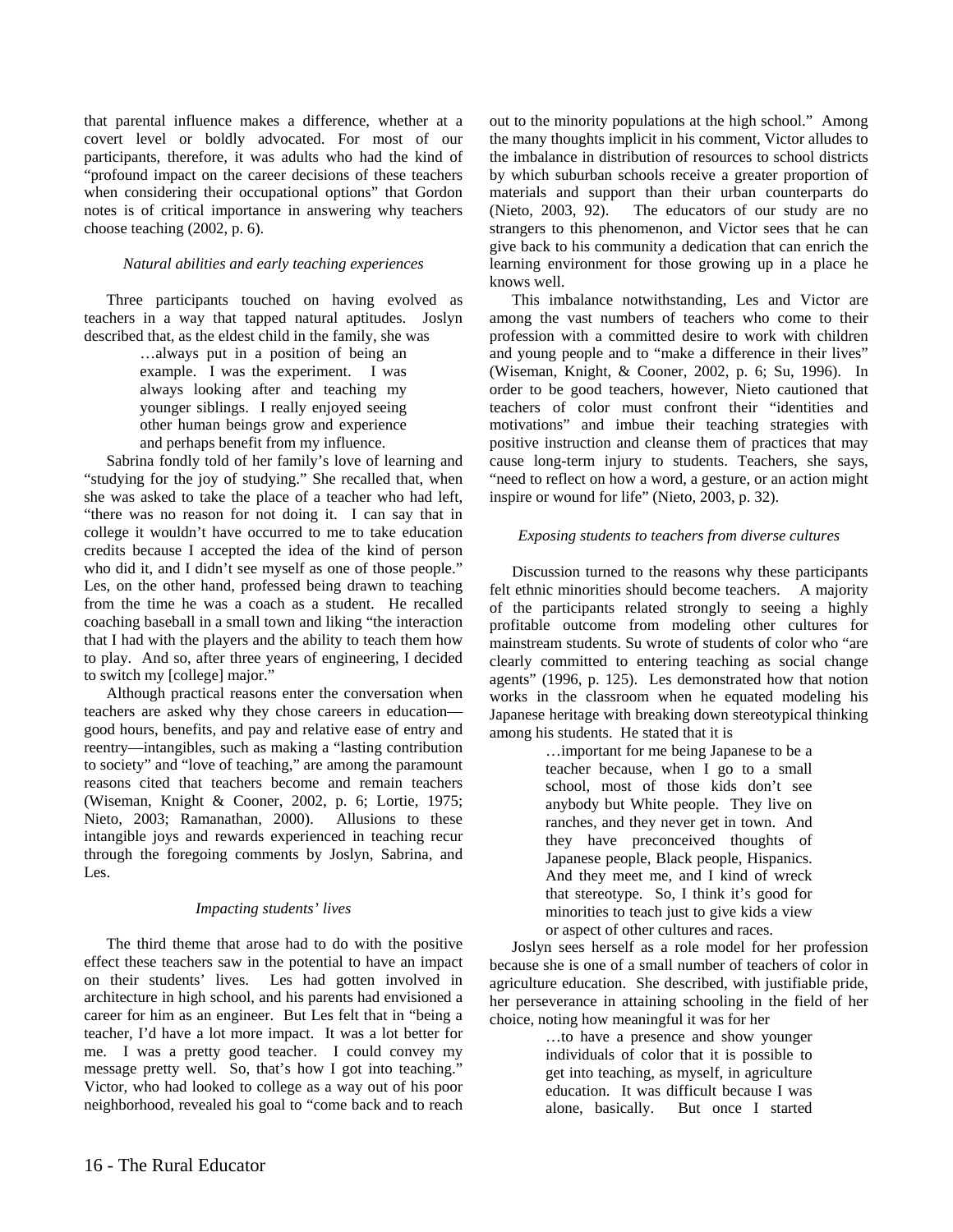teaching, I was able to influence my students because they had an affinity for working with animals.

Carolina described the importance she placed on youngsters, who are "spongelike in soaking up impressions of the world around them," having a chance to witness a broad range of role models. She felt it important for people from underrepresented groups to become teachers because she feels that it is

> …important that children, students, young teenagers have different perspectives of what it is to be a minority, that not all minorities fit into a certain stereotype…It just broadens [students'] horizons….I think I've brought a lot of authenticity to my students about my culture, in relation to the literature we study.

Sabrina, too, revealed that "as a teacher … my modeling from a perspective that my students haven't seen is just a continuation of how I've lived my life." The enlightening quality that she brings to her classroom is characterized by understanding that

> …my students have never seen a show like me, and they think that's because I'm Black. And that certainly impacts it. But what I want them to know is, no matter what teacher is in front of them, they've probably not seen that show before. They don't know that difference. They come to my class completely stunned. Not so much by my blackness, but my attitude. I didn't realize how much I teach against the grain because I never thought about it as teaching against the grain. When I teach a certain author, it is a whole lot different than the way somebody down the hall teaches a certain author, and I never planned it that way. I teach in the way I speak and the way I think.

Carolina expanded on the foregoing by noting that teachers from underrepresented groups broaden students' idea of

> …what it is to be a minority…It means being articulate and well-educated and professional and compassionate and all these wonderful things…To understand we are the same in many ways, and in ways we are different…We should be able to be aware of those differences and to accept them among each other…I would hope that my kids come out of my classroom with a more positive, global view of people in general.

These teachers of color are in accord that their presence in the classroom has a dynamic, enlightening effect on students' perceptions of the broader world. In fact, Ramanathan reports that this desired effect has actually born fruit for Asian-American teachers in her study who felt that their students seek them out as sources "of information about Asia" (2000, p. 9). However, there exists a "critical shortage of teachers of color in American schools" (Gordon, 2002, 3; Burant, Quiocho, & Rios, 2002). Dee echoes that sentiment and states further that, "with the pattern of projected retirements and the expected relative growth of minority enrollments, this ostensibly problematic situation is expected to worsen" (2004, p. 196). Ramanathan suggests offering "higher pay, grants and loans …, [and] schoolsystem sponsored outreach programs" to draw people from underrepresented groups into the field of education (2000, p. 4). However, despite the importance of adults' influence on the choice of becoming educators, Burant, Quiocho, and Rios relate that teachers of color "are understandably reluctant to promote a path that has been, all too frequently, painful and problematic" (2002, p. 12). In our nation's increasingly diverse classrooms, wherein "teachers with the same background and language as the students could provide more positive role models, create better communication between teachers and students, develop more relevant curricula, and improve student attitudes toward school,…the teacher population remains mainly White and female" (Becket, 1998, p. 196). Teachers of color who accept employment in diasporic settings are among the rarest of teachers in rural schools. It is critical to understand the challenges they face in settings far from their racial-ethnic communities of origin and the factors that succor their experience in those rural schools in order to seek, hire, and retain as many as are needed to reflect an appropriate balance in the ratio to students of color.

## **Challenges Faced in Diasporic Settings**

In reporting participants' responses to the three derivative questions named in the introduction, the researchers' attention turned to the challenges faced by these teachers of color. It is important to comment on an initial reluctance to offer information about challenges experienced. This reluctance among the participants to share information that might be critical to the study indicated fear of potential retribution, in case word got back to the small, rural communities of these teachers' employment where everybody knows everybody else. Helena amplified this issue by expressing her discomfort with the "ongoing filming" of these group discussions, wondering how anonymity would be ensured on video. The researchers acknowledged the discomfort, stopped the video camera, and revisited the anonymity pledge in the consentto-participate form, which affirmed that participation in the study was voluntary and participants' decision to participate or not would in no way incur judgment. All information gathered would be kept completely secure by the researchers, and neither individual names nor specific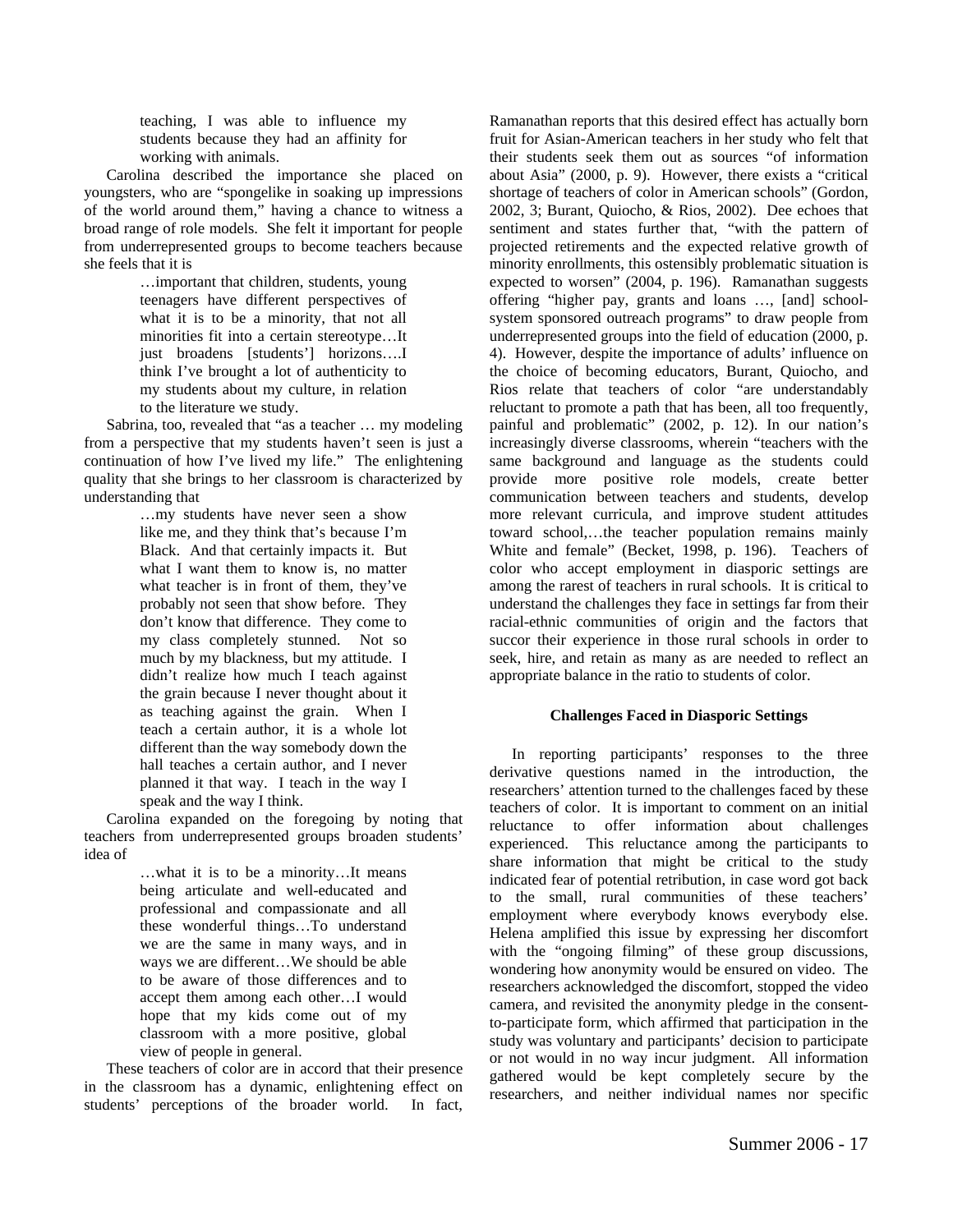locations would be used in a public manner. In addition, participants were at liberty to terminate their participation in the study and request that the information collected from them not be used at any time. The additional assurance, together with the developing trusting relationships among the participants and researchers, produced a level of ease that pervaded subsequent discussions.

Participants were asked to share the challenges they face as teachers in the settings in which they have chosen to work.Responses to these questions revealed a range of challenges. The researchers identified three broad themes that of being held suspect, misperceptions, and invisibility- that captured the diversity of the challenges related.

#### *Suspect Qualifications*

Educators of color have written on being held suspect in the classroom, on having their authority challenged because of their social group memberships (Rakow, 1991; Rhoades, 1991; Henry 1993-94, Weiler 1988; Castañeda, 2004; Nieto, 2003). Teachers of color value education themselves, yet they often "feel like they are 'less than' other teachers" (Burant, Quiocho, & Rios, 2002, p. 11). All six educators in this study identified incidences when either their academic or professional qualities were questioned. In telling these stories, the participants characterized the public as appearing to carry a general attitude that educators of color were poorly or inadequately prepared. Sabrina described being a long-term substitute teacher when a teacher with whom she had not spoken was "telling other teachers that I was not qualified."

Victor reported a pervasive stereotype about African Americans and sports. In Victor's words, there was a perception in college that, "if you are an African American, you must play sports; you can't be here for school." A majority of participants reported being viewed as suspect in content area, as well. Carolina reported being challenged by the stereotype that Hispanics should only teach Spanish. Many of her young students wondered how she could possibly "teach English instead of Spanish." In response to this attitude, Carolina found it necessary to prove that she was qualified enough to teach English. She said, "when I get started and let them know that this is my thing, this is what I do, and this is what I know and I know it very well, it then becomes my saving grace. I do have to prove myself just a little bit more than somebody else." Les was held suspect by both parents and children, but he was quick to add that he doesn't

> …worry about the kids because they are going to see me everyday, and they are going to know me. It is the parents that I have to keep an eye on. I always send home a letter at the beginning of the year, with my syllabus on it, and I always explain my background, I went to a university, played sports, grew up in a

small town, so they get the idea I am an educated person.

The challenge of being held suspect necessitated development of various coping strategies. Victor, for example, developed an attitude that "life is a game and knowing how to play the game is critical. Knowing who we can talk to, when to talk, what you can ask for and what you can't ask for is part of the game." He believed that the ability to "play the game" properly had enabled him to have largely positive professional experiences. Noted writers in the field of social justice education, including Bell, Washington, Weinstein, and Love (1997), Rakow (1991), Henry (1993-4), and Weiler (1988), have expounded on classroom challenges to the authority of teachers of color. Such challenges are reported to have "surfaced in the form of students doubting faculty's knowledge of the material, faculty's competence as instructors, and faculty's objectivity in presenting course material" (Castañeda, 2004, p. 152). Experiences related by the study's participants corroborate the vulnerability of teachers and preservice teachers to suspicions of professional inadequacy and the need for coping strategies in the wake of being held suspect by students, their parents, and/or colleagues.

### *Misperceptions*

The challenge of "suspect" appeared to precede "misperception." For example, when educators were suspected of possessing inferior academic credentials, they also were frequently misperceived as unprepared professionally. Although participants were misperceived as possessing inferior academic and professional preparation, as incongruent as it appears a majority of the participants also reported having the reputation of being "too tough." Helena was frequently described as a "tough teacher" who prepares children for college education. Sabrina echoed this attribution, adding that she has "the reputation at the high school for being kind of tough. In fact, I hear my reputation, and I don't recognize myself." The "too tough" misperception manifested itself in a different manner for Joslyn. She was rather misperceived as "crazy." She said, "I think one kid gave me an off-handed compliment. She was talking to another student in class. One kid mentioned that I was crazy. The other one said she is really smart, she just acts crazy." It was not clear why students would equate smartness with craziness, but Joslyn was, however, aware that her area of instruction had "too much material to cover." She also had high expectations. It was interesting to note that Sabrina, an African-American educator with a great store of "knowledge and life experiences" was labeled a "freak." It is possible that, because these educators did not fit the existing misperceptions, children had no choice but to label these qualified educators of color as "crazy and freaks." Meanwhile, Helena also reported being labeled "tough," but she was quick to add that she had high expectations for her students and thus made the effort to be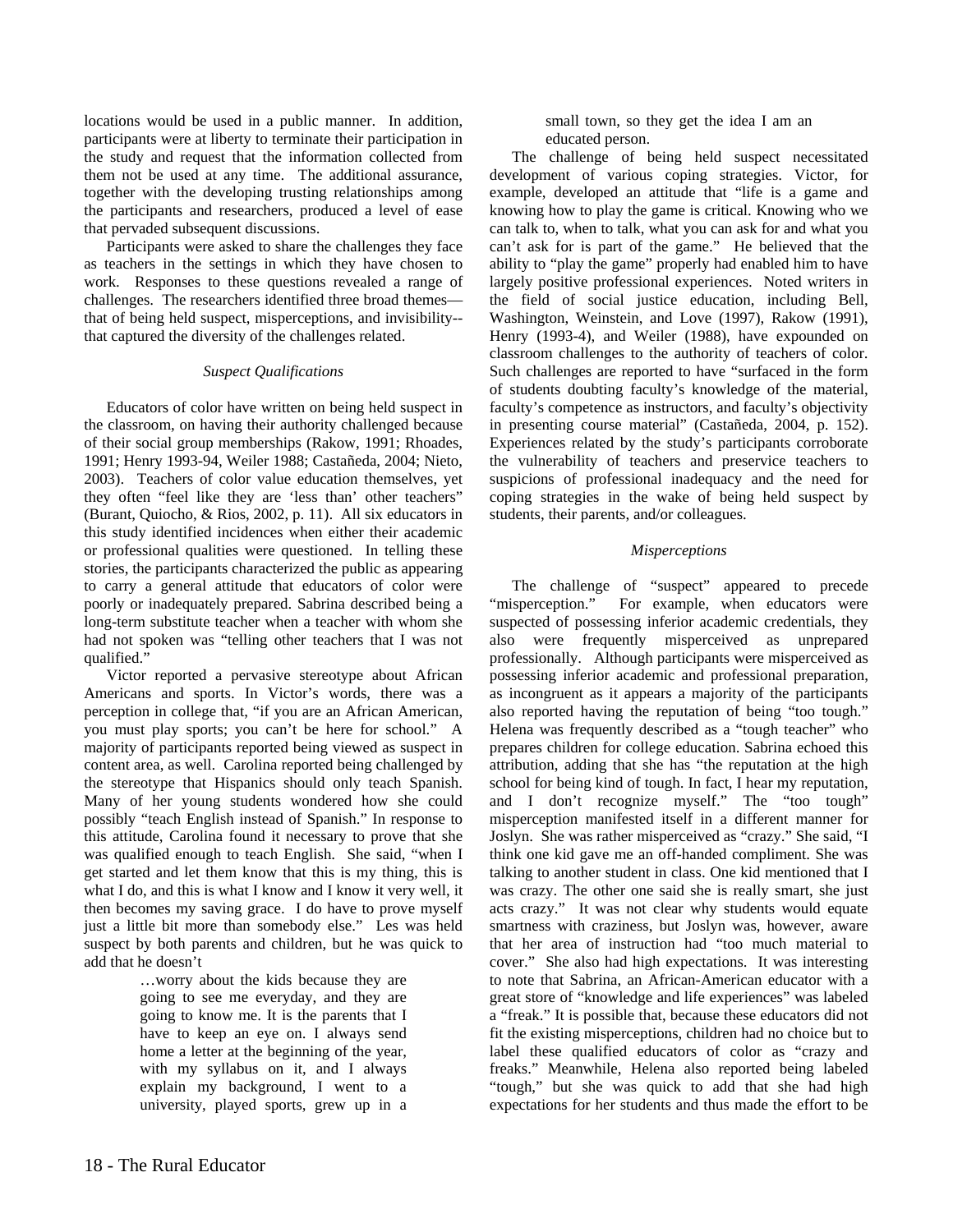very knowledgeable. Helena believes that "being knowledgeable in your area gives you credibility no matter what color you are." It is probable, then, that the need to prove themselves has developed the necessary conditions to heighten the perceptions that educators of color are either "too tough, crazy or freaks." These misnomers notwithstanding, the consequent challenge of isolation or invisibility was an altogether real aspect of the participants' lives.

#### *Invisibility*

The challenge of invisibility was common both in the teacher credential programs and later in the teaching profession for this study's participants. For example, when Les transferred from an engineering program to education, the one thing he noticed was that, "based on my ethnicity, the Asian population went down in my classes. I was the only Asian student in my education courses." Joslyn, who had come from a multicultural atmosphere, had experienced "culture shock" at her predominantly European, rural university. She stated that her

> …fellow students in agriculture seemed to find it difficult to break through certain stereotypes they had about me. It was lonely, and I found I had to dig deep into reservoirs of myself to find strength and resilience because I did not have a social group as many of the other females did.

This sense of invisibility experienced in predominantly White, Eurocentric colleges by these participants is in accord with Su's remonstration that students of color "have fought to enter higher education and professional training, only to find that the place was not quite created for them" (1996, p. 123). Ramanathan adds that some Asian-American teachers feel the "need to adopt cultural White values and identities if they are to be successful and accepted in the school community" (2000, p. 11). Victor experienced similar isolation in college, which he alleviated by joining a student support service program. He described it as a "great program" that showed him "the ropes of the university." This, however, did not stop the isolation he experienced. As the only minority in his education classes, Victor "just kind of sat back and took it all in. Really, I didn't go out there and talk about being a Latino, or Hispanic being a great thing…It was: take it in, know who you are talking to, and kind of play the game." Sabrina experienced professional isolation in an all-White school that made her the "raisin in a sugar cookie." Les amplified her sense of isolation by crediting parents of his students for making it an issue that he was different. Lack of support from students, parents, and administrators palpably increased the level of invisibility felt. Lack of student support was an issue for a majority of participants, the four females, which was increasingly exacerbated by

administrators' decisions to side with students. Sabrina summed up this challenge thusly:

> I know that there are occasions when students will try to challenge something I do and the administration will basically side with the students. Unless I am so prepared and so documented and so absolutely over-the-top in what my response is, the students will get their way…I am the documentation queen.

In coping with the issue of isolation due to lack of support, Helena found it best to just "to let go" because

…some kids will hate you the first day they walk into your class. As a teacher, there is nothing you can do about it. It is the student's problem. I learned to let go of that. That is the same attitude I take with parents. It is their problem. They are the ones that carry the baggage.

Far from entering a school system with the cachet experienced by White teachers in primarily White settings, or with the parity experienced in school systems primarily attended by students of color, teachers of color in diasporic contexts cope with suspicions, misperceptions, and the resultant invisibility and isolation from colleagues, administrators, parents, and students with whom they must interact. That this has a potentially destabilizing effect on the professional performance of these teachers is ameliorated, in part, by the sustaining factors that accrue from various directions, as discussed in the next section.

#### *Sustaining Factors in Diasporic Settings*

When queried about what keeps them teaching in culturally diasporic settings, the participants were eager to share and illuminate the following. As predominating factors that sustain them in these settings, they listed strong academic and professional experiences and a sense of efficacy, that is, the desire to make a positive difference. These factors were, interestingly, identical to those that initially motivated participants to enter the teaching profession.

Family support and favorable teaching departments, including both peers and administrators, were equally significant as sources of energy in building the capacity to overcome the particular challenges of teaching in rural, diasporic contexts. Joslyn, an African-American female**,** credited her parents for countering outside pressure that "Blacks don't do this or that" by encouraging her to

> …do whatever I think I should do. If you want to go into teaching, and that is the star on which you have fixed your gaze, and…that is what you want, then you have to take it upon yourself to actually make the effort to achieve.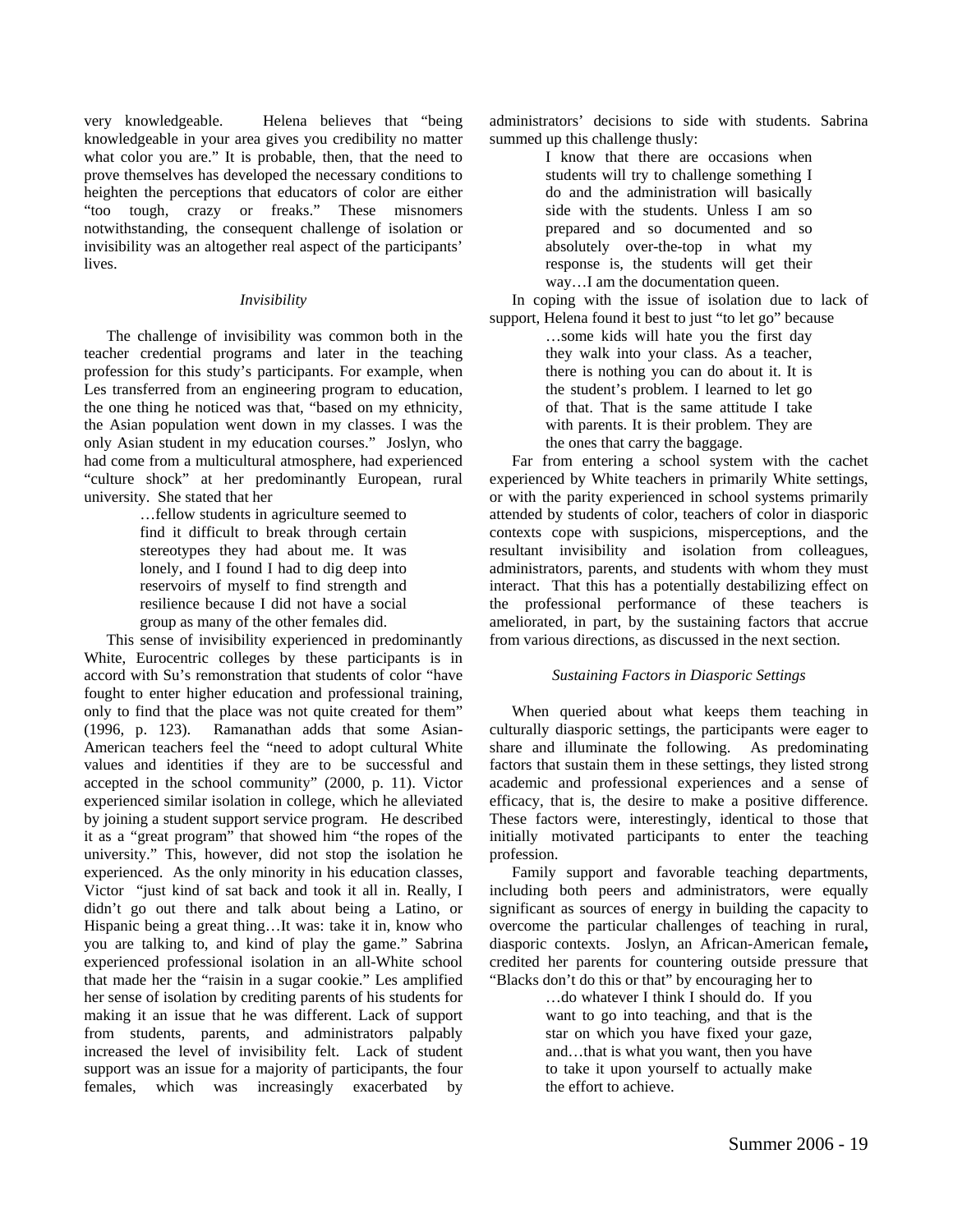Speaking on the importance of departmental support, Les reported that that he had not been "discriminated against by faculty or principals. I have been fortunate not to have those experiences. I know it is out there. I have read stuff, but I have never felt it. Teachers accept me as a fellow teacher." Unlike Sabrina's isolating experience with an unsupportive administration, Helena extolled the facilitative effect of her department chair who "goes to the max. I mean, he fights for anything and everything…If I feel I have had a problem or feel I have been unjustly treated, I just go to him and, boy, he just cleans house."

Although professional themes played out in different ways for these educators, all of them identified the value of contributing culturally as a source of energy. Nieto labels racial-ethnic identity as "the motor that keeps teachers passionate about their work" (2003, p. 30). The desire to provide cultural authenticity that broadens children's horizons motivated all of the participants in this study. Carolina was gratified that she was able to bring "a different element; one that children would not get from a teacher [who] is not Hispanic." Joslyn's presence showed "younger children of color that it is possible to get into agricultural education." Sabrina concluded that it was the responsibility of "well-educated" and "articulate" professionals of color to provide "authentic" ideas about being a person of color. These educators professed pride in inspiring their students in ways that white educators could not. Helena wanted to teach issues of cultural differences because "if it weren't for me, where or who would teach them the language and the culture?" They emphasized the sense of satisfaction that came from awareness that they were fulfilling cultural and linguistic responsibilities, not only as role models to students of color in rural settings, but also to white students who would likely not otherwise be exposed to persons of color. Modeling, both in terms of ethnicity and as examples of responsible adulthood, assumed dynamic importance for our participants. Whereas white teachers can sidestep issues of heritage if they choose, teachers of color bring this visible, added set of responsibilities to their classes. When asked what "keeps us on this crazy treadmill," Nieto responds, "the kids who are watching" (2003, p. 70). She is speaking of the children in every classroom who are absorbing all manner of information from the role model at the head of the class. Sabrina is first to draw the connection between the cultural burden carried by teachers of color and the hugely daunting task that teaching would present if educators of color were not "well-educated, professional, and compassionate"**.**

#### **Professional Supports Needed to Succeed in Diasporic Contexts**

By the end of the weekend discussion, the comments offered by the participants on issues that centered on what they needed in order to succeed in their profession in their rural, culturally isolating school districts reflected several themes. These included the need for support from colleagues, principals, and administrators; increased professional contact with other teachers of color in diasporic settings; "opportunities for professional development"; and a "positive school climate that affirms diversity" (Burant, Quiocho, & Rios, 2002, 11).

#### *Support from Colleagues, Principals, and Administrators*

Although raised far from her current teaching job in "a very traditional cultural environment" with authentic foods and music and a strong religious base, one participant, Carolina, had "been here for years, and I love it." She continued with a description quite unlike other participants on this subject. She described having a very supportive relationship with the school principal and felt securely supported and appreciated in her professional capacity by the principal and the administration. Sabrina, on the other hand, acknowledged feeling oppressed as a teacher in a county in which "education is not particularly important" and characterized her administration as "appalling." This view of administrations aligns with the more frequently reported treatment of teachers by administrators, who frequently talk down to them, fail to involve them in decision-making about educational directions, and discard teachers' responses when they do solicit their expertise (Nieto, 2003, p. 71). Also reported is unwillingness by administrators or staff either to discuss racial-ethnic issues or to accept anything other than "conformity to status quo" (Burant, Quiocho, & Rios, 2002, p. 11). These educators write, as well, of the challenges to conformity faced by teachers of color because their vision of teaching collides with traditional teaching. In consequence of their situation, Sabrina and her 11 departmental colleagues share a strong bond that extends to socializing together, which she feels "we probably would do even if our administration weren't so poor, but it is stronger because [of that]." Self-identified earlier as the "documentation queen," she explains that her administrative team "sides with a winner." After unfolding her documentation when called before the administration over an issue, she relates that

> …our principal will literally get up and sit by me. It infuriates me because no teacher should ever be in that position…But that is how it works, and that's what bothers me--because I have to spend so much of my time in those instances figuring out a way to slam-dunk whatever the issue is.

One means by which several participants countered an unsupportive administration was by being proactive. Sabrina suggested that it helps to have a student's mother or father "who will get in the face of an administrator. Then they try to make you happy. If you don't, if you have a parent [who] doesn't know how to go in with a bazooka, it's just ignored**."** Experience in the profession may diminish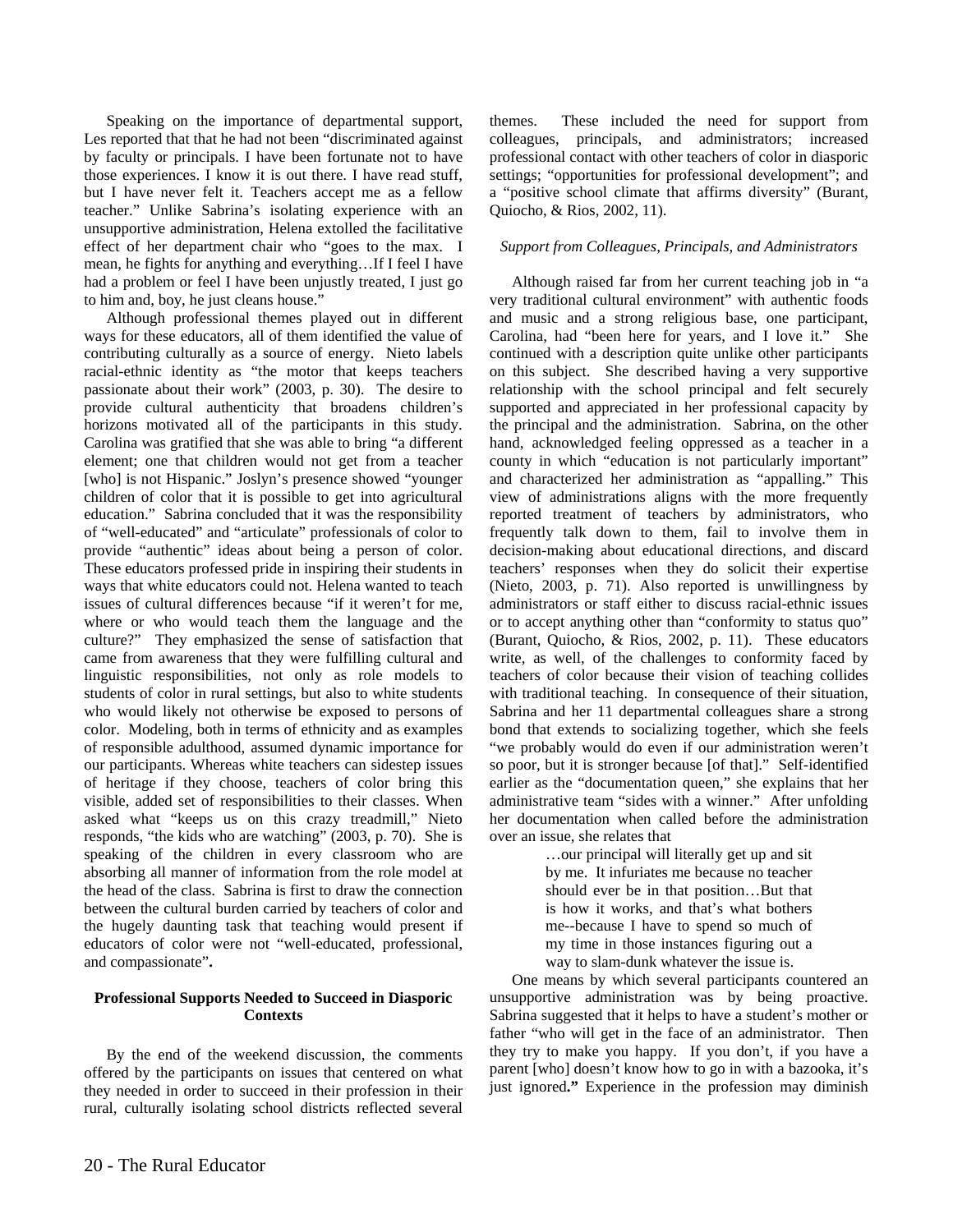the mystique of seeking assistance from those in higher authority. Helena recalled that years ago she

> …wouldn't have felt like going directly to the district administration saying "my principal doesn't want to listen to me, but you're going to." That door is now open, and my principal knows it…I don't feel intimidated walking through the door of the superintendent's office.

The rewards of professional recognition may thus be tied to the accessibility and supportive stance of principals and district administrations, whose mode of responding to teachers of color is elemental to creating an inviting and sustaining atmosphere for these teachers in isolating contexts.

#### *Contact with Teachers of Color in Diasporic Settings*

Nieto describes teaching as "first and foremost about relationships with students and colleagues" (2003, p. 122). She proposes that "*creating communities of learning among teachers is necessary if they are to remain connected to their profession, their students, and one another*" (p. 124, author's emphasis). A well-documented outcome of our focus-group conversations was an awareness that the opportunity of participating in this project illuminated a deficiency in the professional lives of these teacherparticipants. Our participants cited this weekend group discussion as one of many types of gatherings that infuse teachers with ideas, motivation, and support, which they identified as a special need for them as teachers of color in rural settings. For Sabrina, the project allowed her to meet another educator of whom she said, "It was the first time I'd heard of anyone who had researched anything even close to what mine was, and she was even in the state. ... So, it was like finding a needle in a haystack." Sabrina thus reinforces the vital need expressed by Nieto for teachers in diasporic settings: that is, the importance of sharing information with others in similar settings about "teaching and learning in diverse classrooms" (Castañeda, 2004, p. 132). Victor related that this gathering helped slake his "thirst for knowledge. When I left college, I was a little phobic because I had to go to work and not just learn." Carolina revealed a strong interest in pursuing further study in sociolinguistics. She's "passionate" about it but had set her need aside until this weekend discussion, at the end of which she "felt very stimulated with the idea of going back to school and delving into this the way I've always told myself I would."

Les told of accumulating, through these conversations, "more things we could do in our classes as far as multicultural" education is concerned. The researchers extrapolate this evidence to mean that opportunities for professional enlightenment—and this research project is one of many configurations such opportunities can take—may help fill the needs that advance the teaching practices of teachers of color. With the needs met through collegial principals and administrators and wider contact with other teachers of color, those teachers who are perhaps additionally burdened by cultural isolation in rural, diasporic contexts would reap personal and professional benefits that cannot help but infuse their teaching with enhanced energy and commitment. Benefit to their students incontrovertibly follows.

#### **Conclusion**

This study probes the meaning of teaching in rural, historically monocultural communities as it is experienced by teachers of color. The study's participants are teachers of color in the rural state of Wyoming. They acknowledge entering teaching as a career for many of the same reasons that draw educators from our nation's general population. That is, they have experienced the support and encouragement of family and other adults, they recognize a "natural teaching ability" in themselves, and they bring the desire to impact the lives of others. However, these participants bring three additional elements unique to the equation for teachers of color: the opportunity of being a role model primarily for students of color, the potential to challenge racial-ethnic stereotypes and replace them with acceptance as professional individuals, and the training and desire to bring a multicultural perspective to the schooling enterprise.

As the participants of this study have articulated, the pioneering effort to bring elements salient to teachers of color to positions in diasporic contexts places those teachers upwind of specific, inevitable challenges. The invisibility and isolation expressed by the participants reflect removal from their racial-ethnic communities of origin. At the same time, the cultural of rurality in their diasporic schools and communities defines an attitude extruded through generations of historically monocultural community members who want their single-view beliefs and values advanced in schooling their youngsters. In effect, such teachers of color find themselves lacking their cultural supports while simultaneously facing the prevailing "this is the way it has been and should be" ideology. Participants also spoke of being held suspect and misperceived variously by colleagues, administrators, students, and parents in their rural schools. They suggest that such behavior arises within an environment lacking opportunities for sustained contact with people of color. Highly significant were these attributions in terms of public policies. For example, the misperception that affirmative action and race-based support programs have led to underqualified people of color being admitted to universities and hired in school districts plays itself out in palpable behavior, as described by the participants.

Sustaining features promoted by the participants included strong academic and professional experiences and the impetus to make a difference in the lives of students.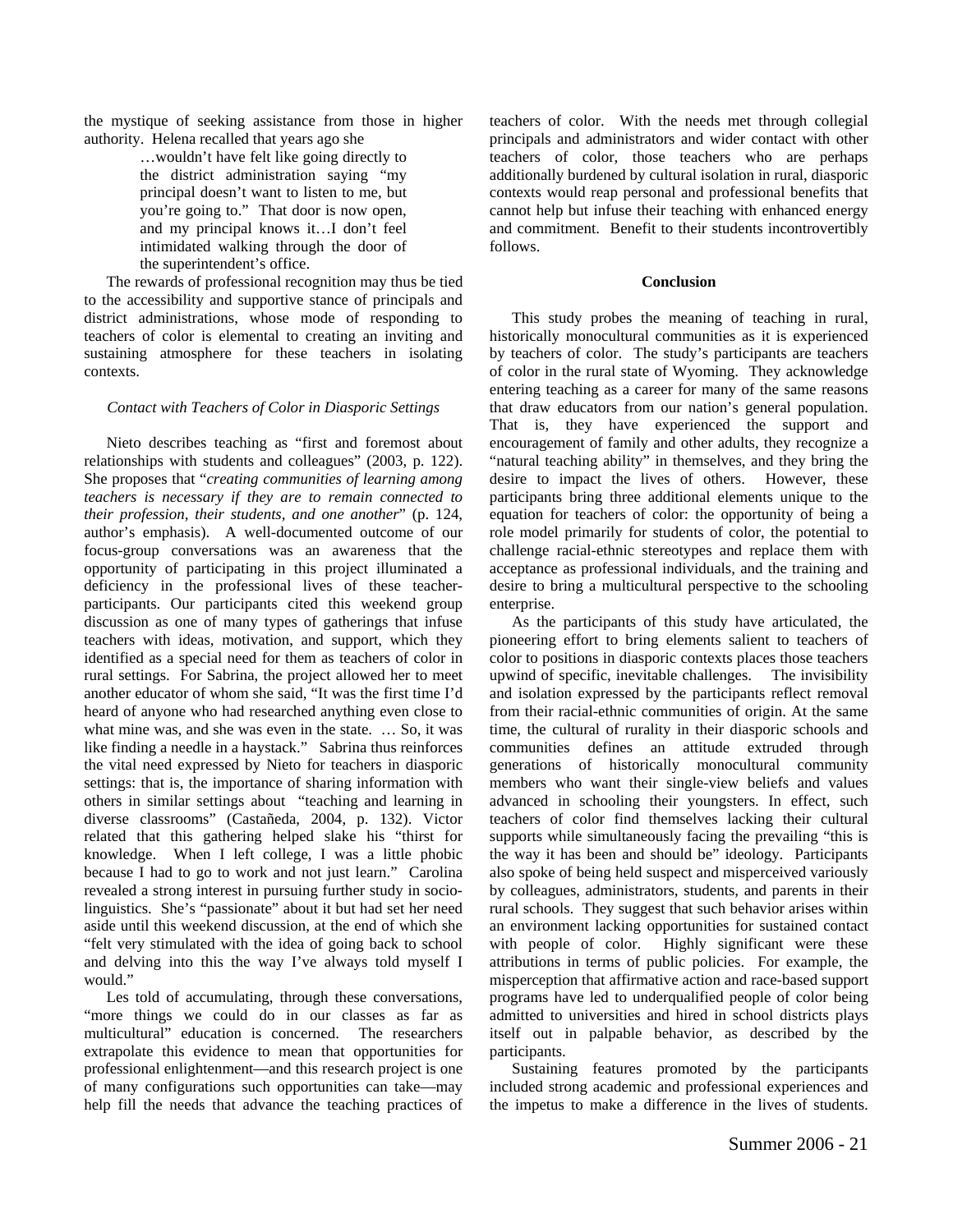Family support and favorable teaching departments and administrations, where found, girded classroom success and perseverance. Greatly prized were the participants' abilities as role models to bring cultural authenticity, inspiration, and multiplicity of perspective to all students in ways that White teachers could not.

Participants targeted two major areas of need for teachers of color in diasporic settings. The first was support from colleagues, principals, and administrators. These teachers of color felt that other challenges paled compared to lack of this support. They clearly see the value that they bring to the teaching profession and implicitly call on education professionals to value their assets, as well. They can thrive under the leadership of administrators who understand their challenges and work with them to address their concerns. The second major area of need involved sustained contact with other teachers of color in diasporic contexts. Participants marveled at the invigorating process of the weekend discussions for this study and resolved to further the energy it tapped by requesting more opportunities to meet with others in their professional situation. In sum, the profound challenges faced by educators of color can only be addressed in the context of strong social support, supportive leadership, and a commitment to affirm diversity in all aspects of schooling, all heightened needs for teachers of color in diasporic settings.

In pursuing this study, the researchers understood that these reports would come from few teachers of color and that their diasporic settings were rural, not only in the sense of relatively small numbers, but also in the sense of historically monocultural communities. The experiences of these few teachers of color cannot be extrapolated into generalizations. Yet, their experiences present valid and edifying insights into how they make meaning of their situations and what they need in order to succeed in highly challenging circumstances. Implications for future study include the following: looking more deeply into the experiences of teachers of color in other monocultural contexts, such as those identified as rural or as suburban; engendering statewide initiatives in states with large numbers of rural communities that might educate administrators about attracting and retaining teachers of color and providing a networking forum for them; and investigating ways to promote a "proactive" administration wherein open discussion of racial-ethnic issues is welcomed and attitudes are changed to reflect the horizon-broadening cultural capital that teachers of color bring to diasporic contexts.

#### **References**

Atkin, C. (2003, July). The influence of rural culture on post-sixteen pathways from school. *Journal for ContinuingLiberal Adult Education (Ad-Lib) 24.* 

Retrieved January 14, 2005, from http://www.conted.cam.ac.uk/BOCE/AdLib24/article2.html.

- Becket, D. R. (1998). Increasing the number of Latino and Navajo teachers in hard-to-staff schools. *Journal of Teacher Education (49)*3, 196-205.
- Beeson, E. and Strange, M.,(February 2003). *Why rural matters 2003: The continuing need for every state to take action on rural education*. In The Rural School and Community Trust. Washington, DC. Retrieved January 23, 2005, from www.ruraledu.org, http://ruraledu.org/Streport/Streport.html
- Bell, L. A., Washington, S., Weinstein, G., & Love, B. (1997). Knowing ourselves as instructors. In Adams, M., Bell, L. A., & Griffin, P. (Eds.). *Teaching for Diversity and Social Justice: A sourcebook.* New York: Routledge.
- Burant, T., Quiocho, A., & Rios, F. (2002). Changing the face of teaching: Barriers and possibilities. *Multicultural Perspectives, 4*(2), 8-14.
- Castañeda, C. R. (2004). *Teaching & learning in diverse classrooms: Faculty reflections on their experiences and pedagogical practices of teaching diverse populations.*  New York: RoutledgeFalmer.
- Cohen, R. (1997). *Global Diasporas.* Seattle, WA: University of Washington Press.
- Cortes, C. (1992). The education of language minority students: A contextual interaction model. In Bilingual Education Office, California State Department of Education (Ed.). *Beyond language: Social and cultural factors in schooling and language minority students*, (3- 33). Los Angeles: California State University Los Angeles
- Dee, T. (2004). Teachers, race, and student achievement in a randomized experiment. *Review of Economics and Statistics 86*(1), 195-210.
- Dilworth, M. E. (1990). *Reading between the lines: Teachers and their racial/ethnic cultures.* Washington, DC: ERIC Clearinghouse on Teacher Education, American Association of Colleges for Teacher Education.
- Gordon, J. A. (2002). The color of teaching revisited. *Multicultural Perspectives, 4*(2), 3-7.
- Irvine, J. J. (1989). Beyond role models: An examination of cultural influences on the pedagogical practices of Black teachers. *Peabody Journal of Education, 66*(4), 51-63.
- Ladson-Billings, G. (1993). Culturally relevant teaching: The key to making multicultural education work. In C. Grant (Ed.). *In research and multicultural education: From the marginal to the mainstream,* (106-21). Washington, DC: The Farmer Press.
- Lortie, D. C. (1975). *School-teacher: A sociological study*  (25-37)*.* Chicago: University of Chicago Press.
- Meier, K. J., Stewart, J., & England, R. E. (1989). *Race, class, and education: The politics of second-generation*